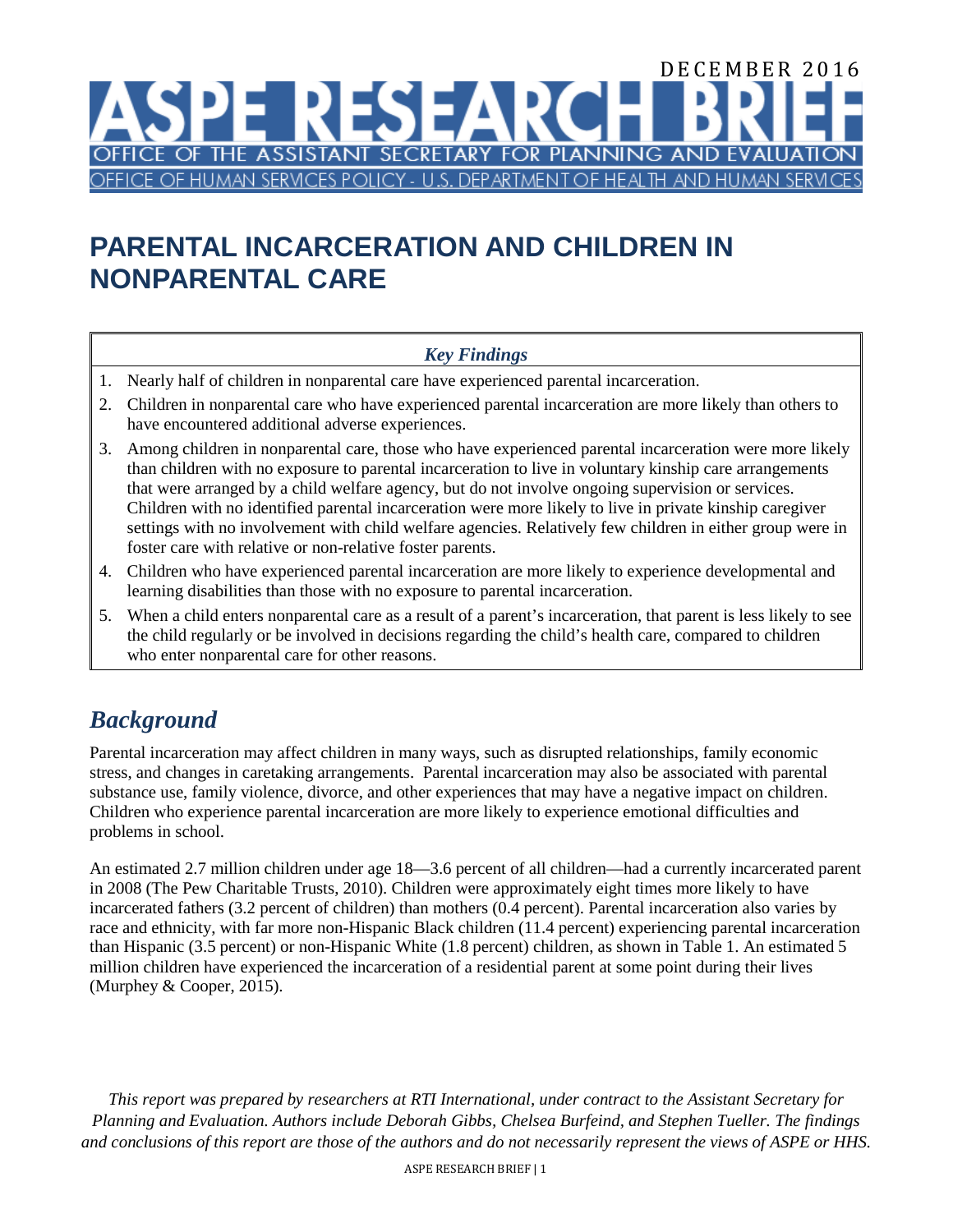Nearly half of incarcerated parents lived with their children prior to their incarceration (49 percent overall, 47 percent of incarcerated fathers and 66 percent of mothers). Among children of incarcerated fathers, the most likely caregiver is the child's mother (88 percent of children) or grandparent (13 percent). Among children of incarcerated mothers, the most likely caregiver is the child's grandparent (45 percent) or father (37 percent). Caregivers also include relatives other than grandparents (5 percent of incarcerated fathers, 23 percent of incarcerated mothers), foster caregivers (2 percent and 11 percent, respectively), and friends or others (2 percent and 8 percent, respectively) (Glaze & Maruschak, 2008).

Children of incarcerated parents may experience difficulties including traumatic separation, stigma, and disrupted living arrangements (Murray, Farrington, & Sekol, 2012). In a systematic review encompassing 40 studies, children who had experienced parental incarceration had higher rates of antisocial behavior (Murray et al., 2012) compared to other children. Some studies have reported educational, health, substance abuse, and mental health issues among children who have experienced parental incarceration (Lee, Fang, & Luo, 2013; Murray et al., 2012). However, other studies have have shown null effects of parental incarceration on children. The research is especially mixed on the effects of maternal incarceration on children (Wildeman & Turney, 2014). Children who have experienced parental incarceration are far more likely than others to have also experienced frequent economic hardship, violence between their parents or guardians, or parental divorce or separation, or living with someone who had a substance abuse problem (Murphey  $& Cooper, 2015$ ). These factors, rather than parental incarceration itself, appear to explain some reported differences in children's outcomes (Murray et al., 2012).

Both parental incarceration and the issues that are associated with it may precipatate a need in which someone other than a parent is providing care for children. This brief expands our understanding of the circumstances of children who have experienced parental incarceration and are being cared for by others, and how the well-being of children in nonparental care due to parental incarceration compares to other children who have experienced parental incarceration.

|             | <b>Child Race and Ethnicity</b>      |                                      |                 |                     |
|-------------|--------------------------------------|--------------------------------------|-----------------|---------------------|
|             | <b>White Non-</b><br><b>Hispanic</b> | <b>Black Non-</b><br><b>Hispanic</b> | <b>Hispanic</b> | <b>All Children</b> |
| All Parents | 1.8%                                 | 11.4%                                | 3.5%            | 3.6%                |
| Fathers     | 1.5%                                 | 10.4%                                | 3.2%            | 3.2%                |
| Mothers     | 0.3%                                 | l.0%                                 | 0.3%            | 0.4%                |

#### **Table 1. Percent of Children with a Parent in Prison or Jail, by Child Race and Ethnicity**

Source: The Pew Charitable Trusts, 2010

## *Methods and Data*

This brief describes the number and characteristics of children who in 2011 or 2012 lived with someone other than their parents and who had experienced the incarceration of a parent or guardian. Children in nonparental care include those living with a foster parent and supervised by a child welfare agency, and those cared for by a relative or other caretaker without child welfare involvement. The brief compares children in nonparental care as a result of parental incarceration, those who experienced parental incarceration but not as a reason for nonparental care, and children with no experience of parental incarceration. Analyses examine parental incarceration in relation to other adverse family experiences, children's living situations, developmental and learning difficulties, caregivers' expectations that children will remain with them until grown, and ongoing parental involvement in children's lives. Data are drawn from the 2013 National Survey of Children in Nonparental Care (NSCNC), a population-based, nationally representative survey of nearly 1,300 children living with nonparental caregivers. These data are supplemented by data on the same children from the 2011–2012 National Survey of Children's Health from which the NSCNC sample was drawn. These surveys are described in detail at the end of this brief.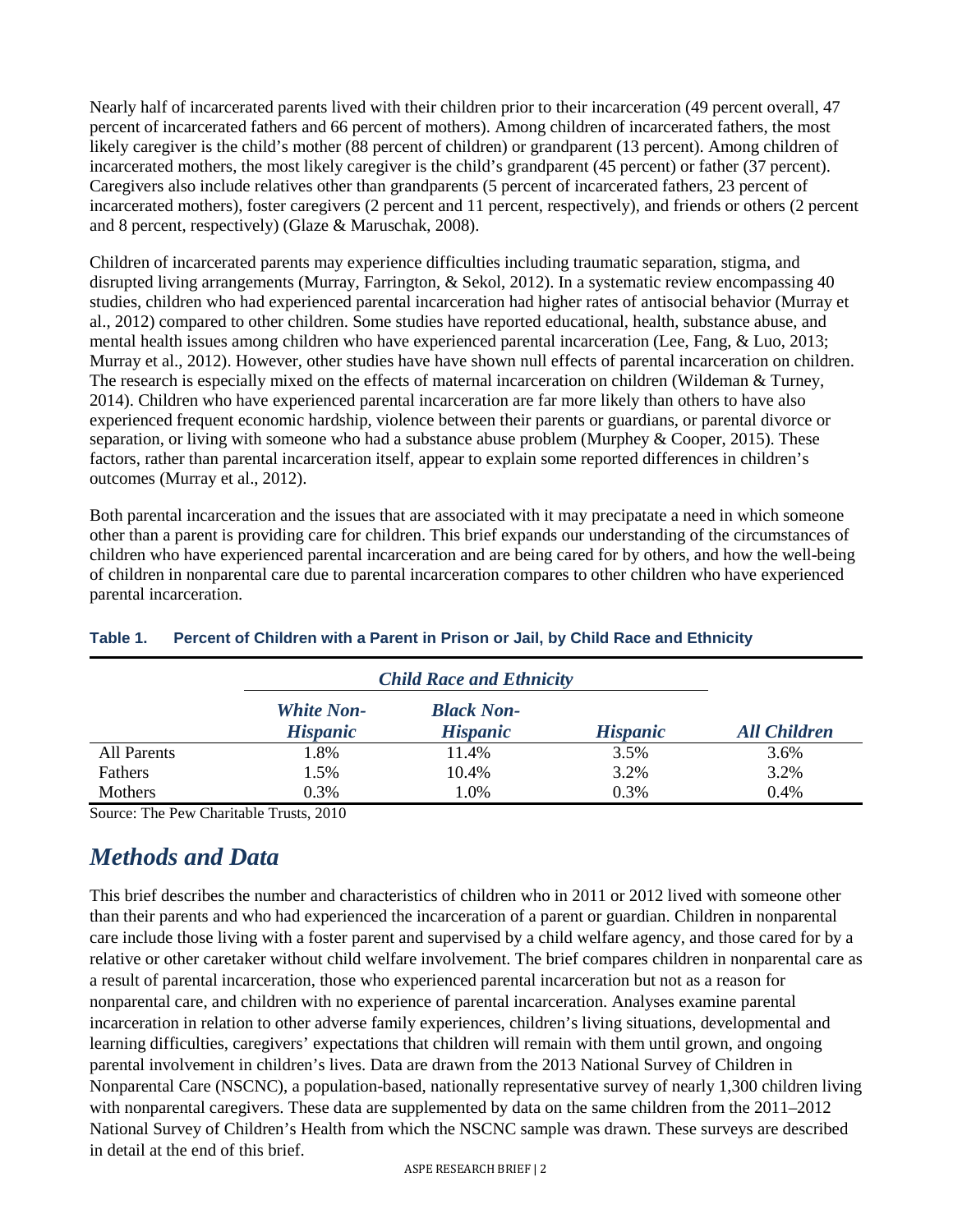## *Findings*

Based on data from the National Survey of Children in Nonparental Care, nearly half of children in nonparental care have experienced parental incarceration at some point in their lives. This includes those who cannot live with one or both parents due to the parent's or parents' incarceration (21.6 percent of all children in nonparental care), and those who have experienced incarceration of a parent with whom they lived, although incarceration was not identified as a reason for nonparental care (23.5 percent). Among children who experienced parental incarceration but not as a reason for nonparental care, the most frequently reported reasons for nonparental care were the following: parenting issues such as child abuse or neglect (58.7 percent), substance use (31.4 percent), and unspecified other issues  $(68.4 \text{ percent})$ .<sup>[1](#page-2-0)</sup>



#### **Figure 1. Experience with Parental Incarceration among Children in Nonparental Care**

Source: National Survey of Children in Nonparental Care, 2013

### *Adverse Family Experiences:*

 $\overline{a}$ 

**Children who experienced parental incarceration are likely to have had other adverse family experiences.** Compared to children with no experience of parental incarceration, those who have experienced parental incarceration were more likely to have experienced parental divorce, been exposed to violence between parents or guardians, lived with an adult who had a mental illness, or lived with an adult who had an alcohol or drug problem. These adverse experiences were most common among children who experienced parental incarceration but not as a reason for nonparental care, and somewhat less common among children for whom parental incarceration was the reason for nonparental care, as shown in Figure 1 (Appendix Table 1).

<span id="page-2-0"></span> $<sup>1</sup>$  Note that caregivers could identify multiple reasons why a child did not live with the parent, and that reasons reflect</sup> caregiver reports rather than confirmed parental behaviors.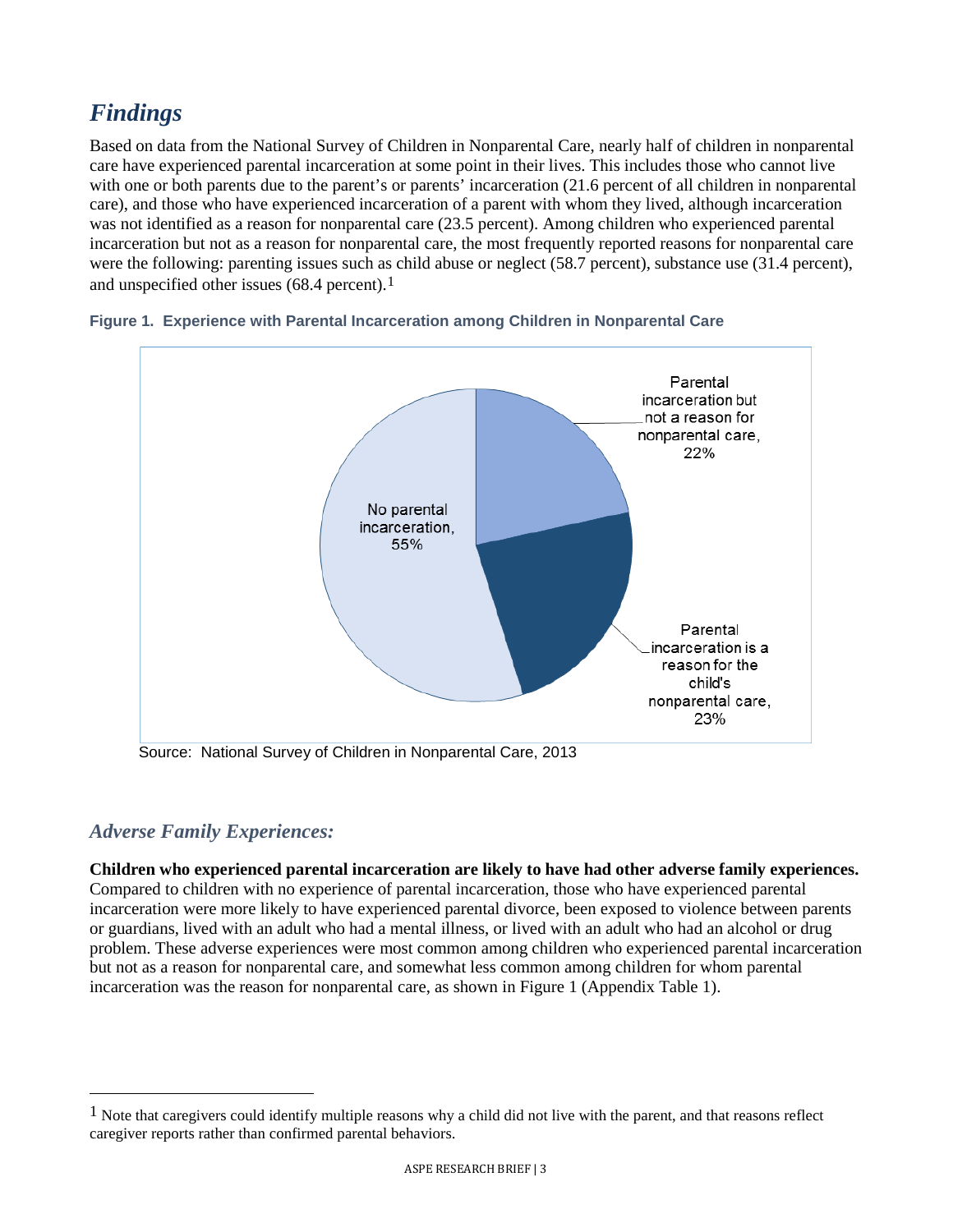

**Figure 2. Adverse Family Experiences among Children Who Have Experienced Parental Incarceration** 

### *Living situations:*

 $\overline{a}$ 

Living situations for children in nonparental care varied according to their experience of parental incarceration, as shown in Figure 2 and Appendix Table 2. **Children who experienced parental incarceration were more likely than others to live in voluntary kinship care**, in which a child welfare agency was involved in arranging the child's placement but the child is not in state custody. More than half of children in nonparental care who experience parental incarceration lived in voluntary kinship care (57.8 percent of those who experienced parental incarceration but not as a reason for nonparental care, and 51.9 percent of those for whom parental incarceration was the reason for nonparental care, compared to 34.8 percent of children with no identified parental incarceration). Children with no identified parental incarceration were most often cared for in private kinship care arrangements, with no child welfare involvement in placement or supervision. These represented more than half (51.2 percent) of arrangements for children with no identified parental incarceration, compared to 28.1 percent of those who experienced parental incarceration but not as a reason for nonparental care, and 23.2 percent of those for whom parental incarceration was the reason for nonparental care. Kin or nonkin foster homes, in which a child welfare agency oversees placement and ongoing services, account for fewer caregiving arrangements overall.[2](#page-3-0)

<span id="page-3-0"></span> $2$  See Testa (forthcoming) for additional discussion of nonparental caregiving arrangements.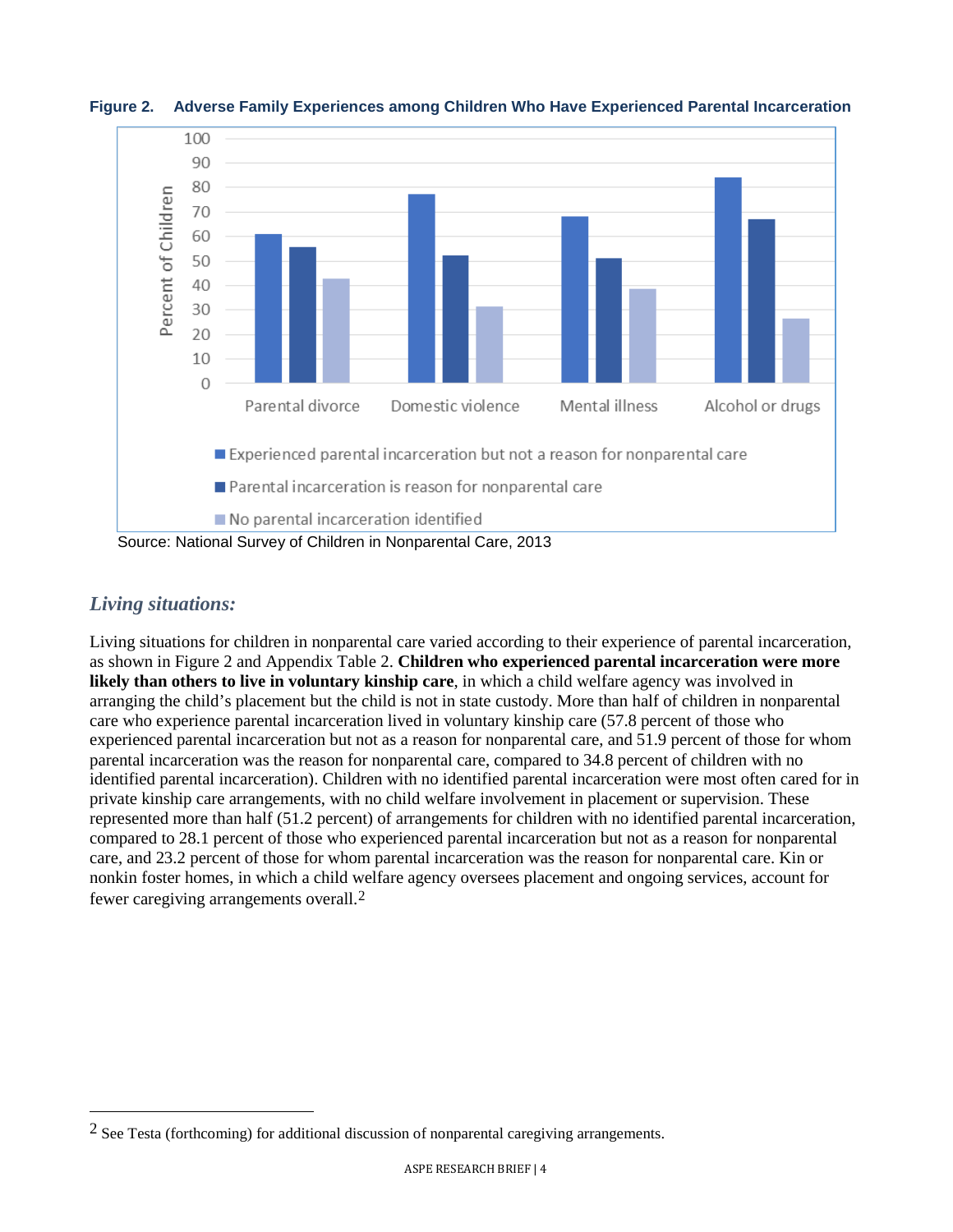

**Figure 3. Caregiving Arrangements for Children Who Have Experienced Parental Incarceration** 

Source: National Survey of Children in Nonparental Care, 2013

### *Behavioral and Emotional Difficulties:*

Research has found that children who experience parental incarceration are likely to experience behavioral and educational difficulties. Among children in nonparental care, those who have experienced parental incarceration were more likely to have learning and developmental disabilities, compared to children who have not experienced parental incarceration, as shown in Exhibit 3 (Appendix Table 3). Children who experienced parental incarceration but not as a reason for nonparental care were more likely than those who have not experienced parental incarceration to have mental health conditions.





Source: National Survey of Children in Nonparental Care, 2013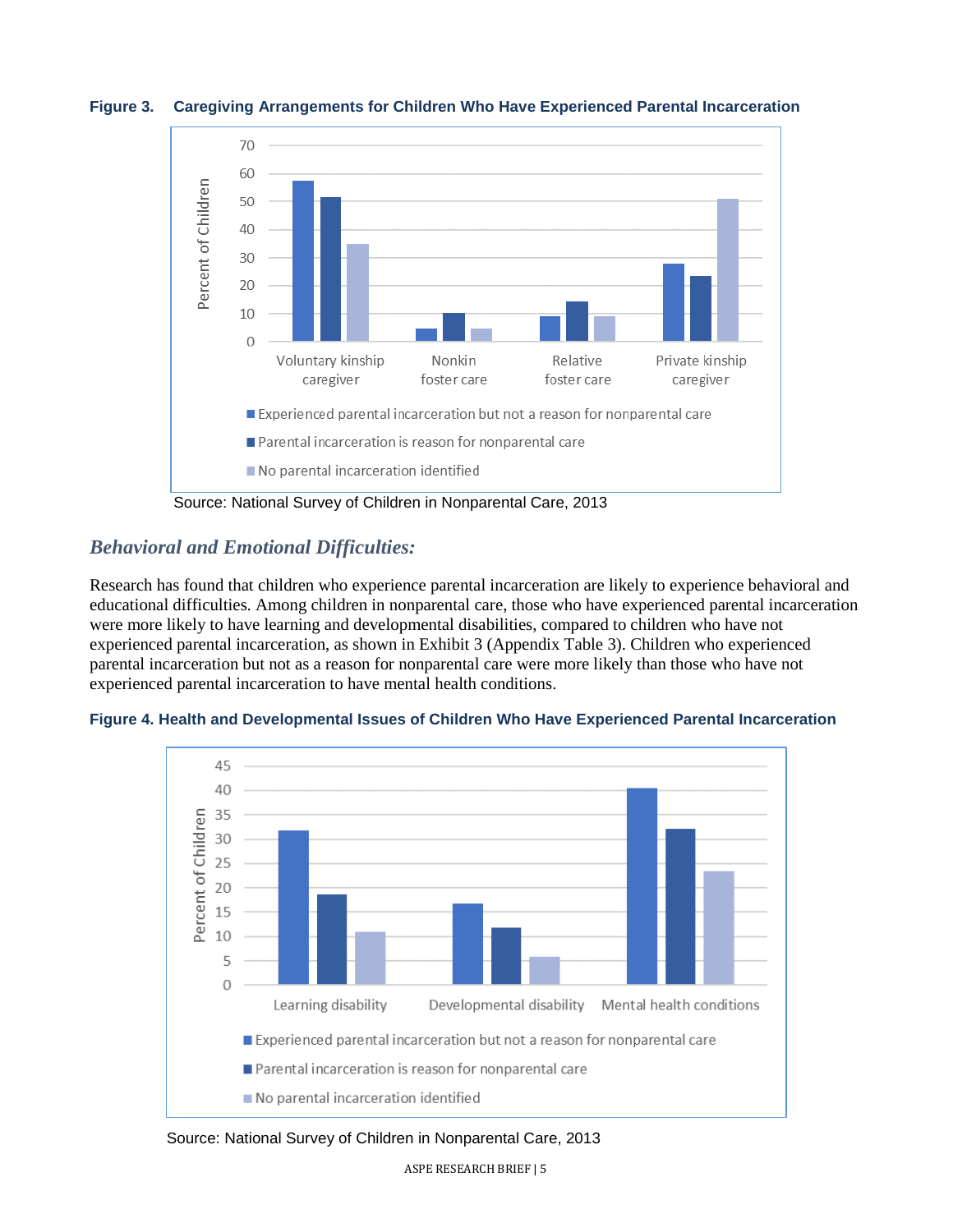## *Length of Care:*

Most nonparental caregivers (85.7 percent) expect the children they care for to remain with them until grown. Caregivers of children who experienced parental incarceration but not as a reason for nonparental care were most likely to expect that children would stay with them until grown (95.6 percent). This compares to either children for whom parental incarceration was the reason for nonparental care (80.1 percent), or children with no identified parental incarceration (83.4 percent) (Table 2).

#### **Table 2. Nonparental Caregivers' Expectations that Children Will Remain with Them until Adulthood**

|                    | <b>Experienced Incarceration</b>                |                                                               |                                              |
|--------------------|-------------------------------------------------|---------------------------------------------------------------|----------------------------------------------|
|                    | but Not a Reason for<br><b>Nonparental Care</b> | <b>Incarceration Is Reason</b><br><b>for Nonparental Care</b> | <b>No Incarceration</b><br><b>Identified</b> |
| Yes <sup>a,b</sup> | 95.6%                                           | 80.1%                                                         | 83.4%                                        |
| No <sup>a,b</sup>  | 4.4%                                            | 19.9%                                                         | 16.6%                                        |

Source: National Survey of Children in Nonparental Care, 2013

 $a_{\rm p}$  = .08 for parental incarceration but not as a reason for nonparental care compared to incarceration as a reason for nonparental care;

 $b$  p = .08 for parental incarceration but not as a reason for nonparental care compared to no incarceration.

Incarceration creates substantial challenges for interaction between parents and children, and may have longterm impacts on relationships. This is particularly true when a mother's and father's incarceration is the reason for nonparental care, as seen in Figure 4 (Appendix Table 4). These parents were less likely to see their children at least monthly, or to "usually or always" be involved in decisions about the child's health care and education. As examples, 28.1 percent of mothers whose incarceration was a reason for nonparental care saw their child monthly, compared to 54.1 percent of mothers with no identified incarceration. The same pattern applied to fathers (17.1 percent and 34.4 percent, respectively). Parents who experienced incarceration but not as a reason for nonparental care were also less likely to be involved with their children, compared to those with no identified incarceration.

### *Involvement of Incarcerated Parent(s):*

Mothers who experienced incarceration were less likely to see their children at least monthly (28.1 percent when mother's incarceration was the reason for nonparental care; 32.8 percent when mothers experienced incarceration but not as a reason for nonparental care, versus 54.1 percent for no maternal incarceration), as seen in Figure 4 (Appendix Table 4). They were also less likely to "usually or always" be involved in decisions about the child's health care (10.5 percent when mother's incarceration was the reason for nonparental care; 17.8 percent when mothers experienced incarceration but not as a reason for nonparental care, versus 34.7 percent for no maternal incarceration) or education (20.5 percent when mothers experienced incarceration but not as a reason for nonparental care, versus 37.0 percent for no maternal incarceration). Similar patterns occur for visits and involvement in decision making among fathers who experienced incarceration, although frequencies are lower overall.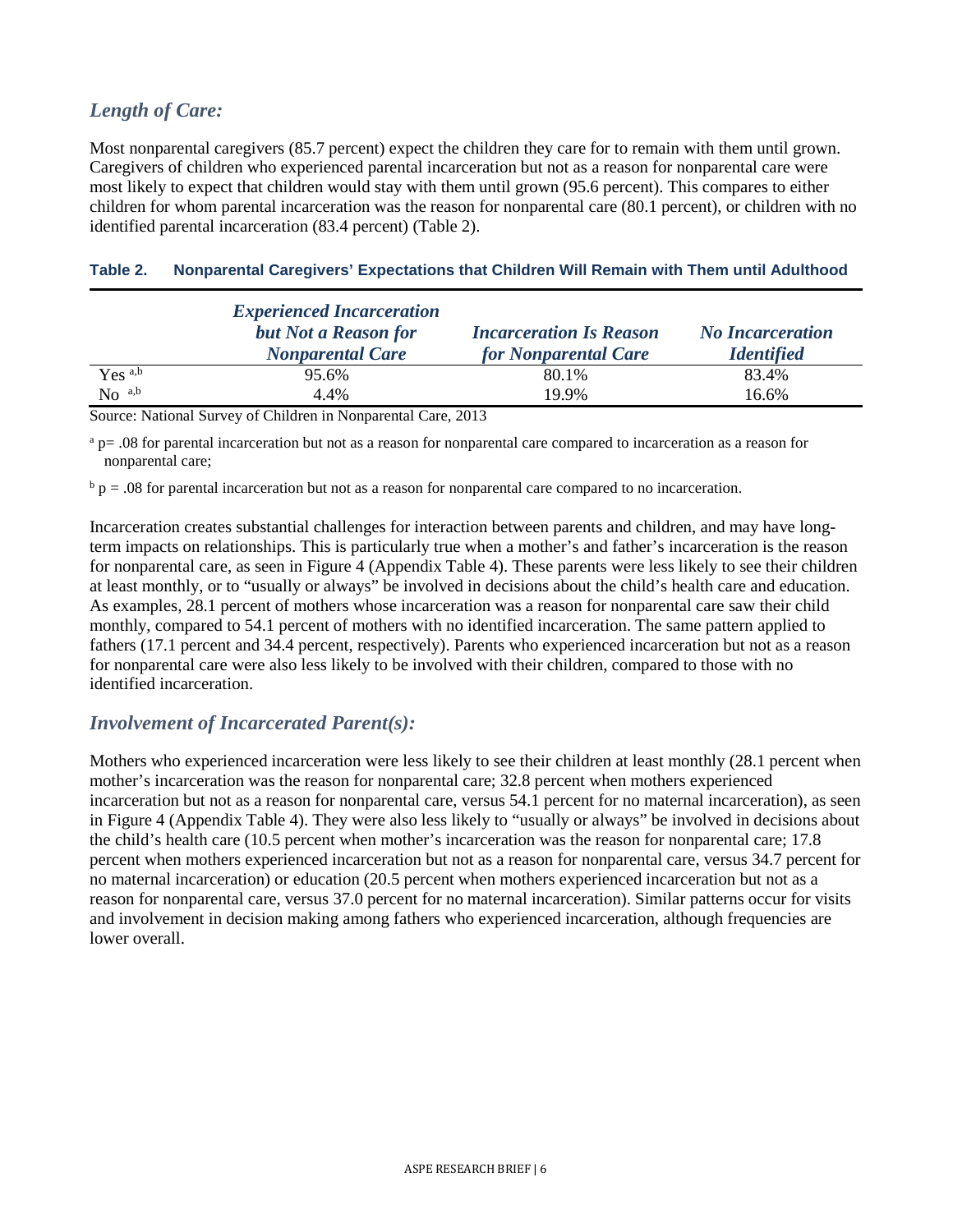

**Figure 5. Parental Involvement by Children's Exposure to Parental Incarceration**

Source: National Survey of Children in Nonparental Care, 2013

## *Discussion*

Parental incarceration touches approximately one in seven children nationwide (Federal Interagency Forum on Child and Family Statistics, 2015), including both residential and nonresidential parents, but nearly half of children in nonparental care experienced the incarceration of a parent with whom they lived. For some of these children, parental incarceration was the reason for being cared for by someone other than their parents. Others have experienced parental incarceration in addition to other events leading to nonparental care.

Compared to other children in nonparental care, children who have experienced parental incarceration are more likely to have experienced other adverse events, to live in nonparental care settings arranged by a child welfare agency, and to experience learning and developmental disabilities. They are more likely to have caregivers that expect that the child will remain in nonparental care until they reach adulthood, and less likely to see their parents or have parents involved in decisions about their well-being. For many of these indicators, comparisons are least favorable for children who have experienced parental incarceration but not as a reason for nonparental care. This may reflect the impact of other issues in the child's family that contributed to the need for nonparental care, such as parenting problems or parental substance abuse.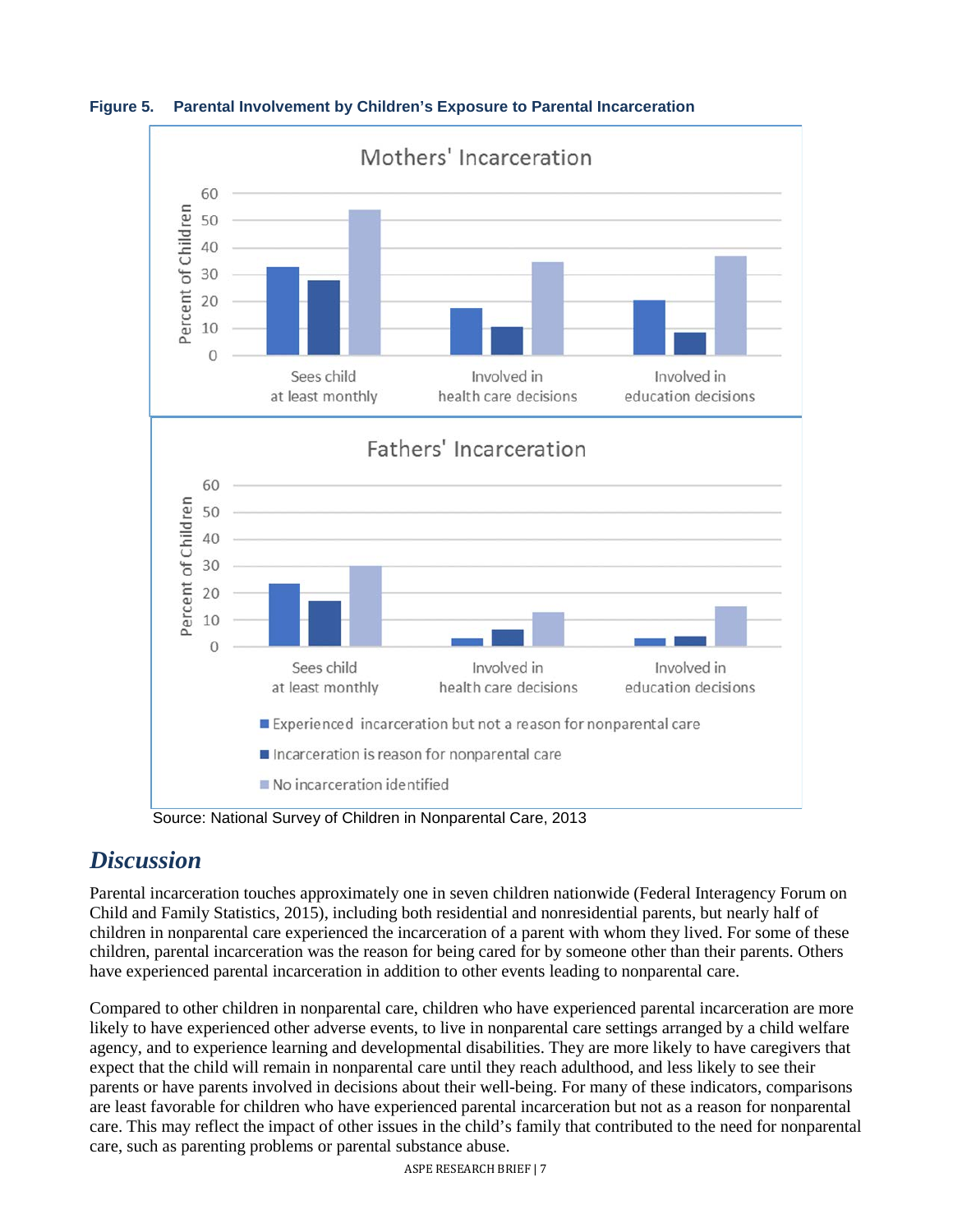Children who have experienced parental incarceration are most often cared for in voluntary kinship care, in which a child welfare agency was involved in arranging the caregiving situation but does not provide ongoing services or supervision. More than two-thirds of these caregivers were aged 60 or over, and fewer than 40 percent received Temporary Assistance for Needy Families (TANF) for the child,<sup>[3](#page-7-0)</sup> despite children's eligibility for this support when in nonparental care (Golden & Hawkins, 2012).

Taken together, these findings suggest that children who have experienced parental incarceration are likely to have relatively high needs compared to other children in nonparental care, yet frequently live with older caregivers who may lack access to financial support and other needed services. These caregivers would likely benefit from supports related to accessing benefits and parenting (Hayslip & Kaminski, 2005; Nickel, Garland & Kane, 2009).

Incarceration is clearly associated with diminished parental engagement in children's lives, as evidenced by lower percentages of visits and involvement in decisions affecting the child. Many factors may affect parentchild relationships following incarceration. However, one study of incarcerated fathers (the large majority of incarcerated parents) found that contact during incarceration predicted the likelihood that the father would live with, and financially support their child following release. In this study, the quality of fathers' relationships with their children's mothers was associated with improved father-child relationships and greater likelihood of fathers financially supporting and engaging in frequent activities with their child following release (Office of the Assistant Secretary for Planning and Evaluation, 2016). Such findings suggest that interventions focusing on conflict resolution and adult relationships show promise for improving the well-being of children who have experienced parental incarceration.

 $\overline{a}$ 

<span id="page-7-0"></span><sup>3</sup> Data from RTI International's analysis of the National Survey of Children in Nonparental Care.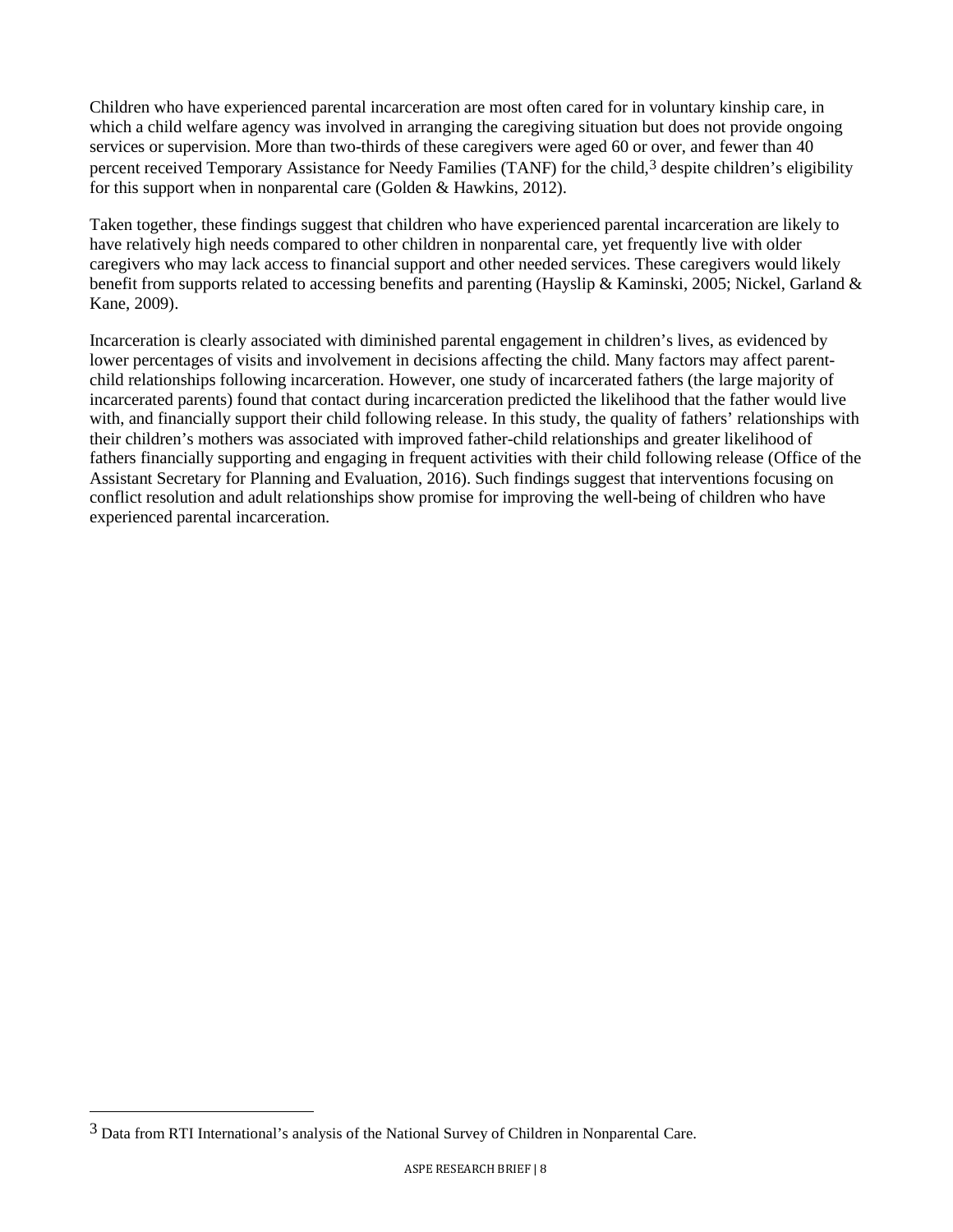## *References*

Federal Interagency Forum on Child and Family Statistics. (2015). *America's Children: Key National Indicators of Well-Being*. Washington, DC: U.S. Government Printing Office. Retrieved from http://www.childstats.gov/pdf/ac2015/ac\_15.pdf

Glaze, L. E., & Maruschak, L. M. (2008). Parents in prison and their minor children. *Bureau of Justice Statistics Special Report*. US Department of Justice, Office of Justice Programs. Retrieved from [https://repositories.lib.utexas.edu/bitstream/handle/2152/15171/BJS\\_IncParents.pdf?sequence=2.](https://repositories.lib.utexas.edu/bitstream/handle/2152/15171/BJS_IncParents.pdf?sequence=2)

Golden, O., & Hawkins, A. (2012). TANF child-only cases. T*emporary Assistance for Needy Families Program—Research Synthesis Brief, 3.* Washington, DC: The Urban Institute.

Hayslip, B., & Kaminski, P. L. (2005). Grandparents raising their grandchildren: A review of the literature and suggestions for practice. *The Gerontologist, 45*(2), 262–269.

Lee, R. D., Fang, X., & Luo, F. (2013). The impact of parental incarceration on the physical and mental health of young adults. *Pediatrics*, *131*(4), e1188-e1195.

Murphey, D., & Cooper, P. M. (2015). *Parents behind bars: What happens to their children?* Washington, DC: Child Trends. Retrieved from [http://www.childtrends.org/?publications=parents-behind-bars-what-happens-to](http://www.childtrends.org/?publications=parents-behind-bars-what-happens-to-their-children)[their-children](http://www.childtrends.org/?publications=parents-behind-bars-what-happens-to-their-children)

Murray, J., Farrington, D. P., & Sekol, I. (2012). Children's antisocial behavior, mental health, drug use, and educational performance after parental incarceration: A systematic review and meta-analysis. *Psychological Bulletin, 138*(2), 175–210.

Nickel, J., Garland, C., & Kane, L. (2009). Children of incarcerated parents: An action plan for federal policymakers. New York, NY: Council of State Governments Justice Center.

Office of the Assistant Secretary for Planning and Evaluation. (2016). *Multi-site family study on incarceration, parenting and partnering: Change in father-child relationships before, during, and after incarceration.* Washington, DC: Office of the Assistant Secretary for Planning and Evaluation. Retrieved from https://aspe.hhs.gov/sites/default/files/pdf/188746/Father-Child%20Brief\_March%2028%202016REV.PDF

Testa, M. F. (2017). Kinship care policy and practice: Introduction. *Child Welfare* 95(3):13-40.

The Pew Charitable Trusts. (2010). *Collateral costs: Incarceration's effect on economic mobility*: Washington, DC: The Pew Charitable Trusts. Retrieved from [http://www.pewtrusts.org/~/media/legacy/uploadedfiles/pcs\\_assets/2010/collateralcosts1pdf.pdf](http://www.pewtrusts.org/%7E/media/legacy/uploadedfiles/pcs_assets/2010/collateralcosts1pdf.pdf) 

Wildeman, C., & Turney, K. (2014). Positive, negative, or null? The effects of maternal incarceration on children's behavioral problems. *Demography, 51*(3), 1041–1068.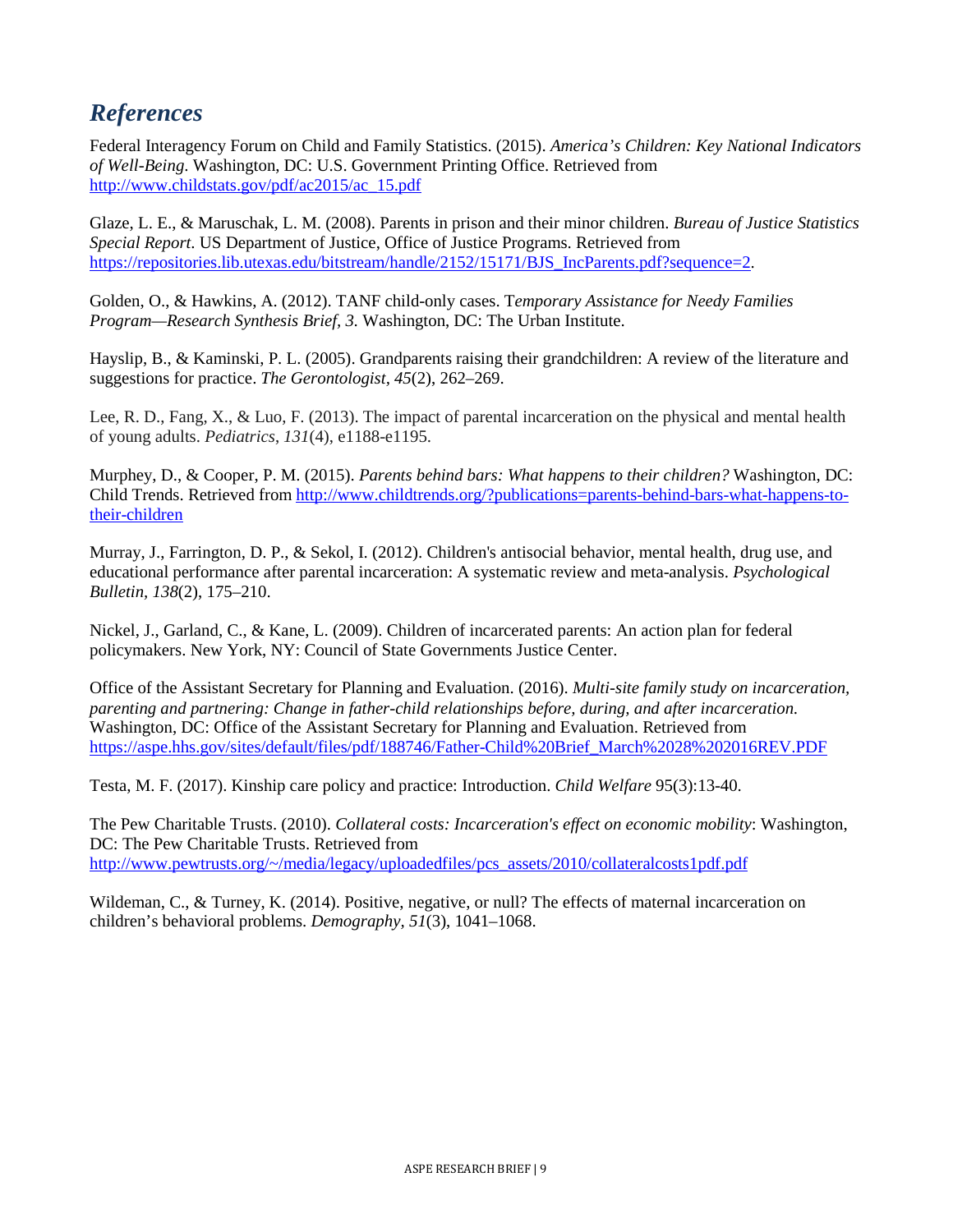## *Methodological Appendix*

#### **The National Survey of Children in Nonparental Care**

Data for this brief are from two national surveys conducted by the National Center for Health Statistics (NCHS): the 2011–2012 National Survey of Children's Health (NSCH), a nationally-representative survey of households with children, and the 2013 National Survey of Children in Nonparental Care (NSCNC), which re-interviewed almost 1,300 households identified as nonparental care households in the NSCH, including foster care, grandparent care, and other households with no parents present. Both surveys were modules of NCHS's State and Local Area Integrated Telephone Survey (SLAITS). NSCH was sponsored by the Health Resources and Services Administration's Maternal and Child Health Bureau, while NSCNC was sponsored by the Department of Health and Human Services' Office of the Assistant Secretary for Planning and Evaluation, with supplemental funding from the Annie E. Casey Foundation.

NSCH was a random-digit-dial landline and cell telephone survey that interviewed 95,677 households with children throughout the 50 states and the District of Columbia. The NSCH sample is nationally representative of children ages 0 to 17 years in households in the United States in 2011–2012. One child in each household with children was randomly selected to be the target of the NSCH interview. Respondents were adults in the household who were knowledgeable about the child's health, usually the child's mother.

NSCNC was a follow-back survey 1–2 years after the NSCH for children who had been living in households with no parents present and were still under age 18. Follow-back interviews were conducted via telephone with a current caregiver, in some cases the parent who had reunited with the child since the NSCH interview. To more accurately distinguish among relative foster care, nonrelative foster care, and informal relative care situations, respondents who identified themselves as foster parents were asked whether they were also related. Similarly, respondents who identified themselves as a relative to the child were asked whether they were also the child's foster parent.

The NSCH had a 51 percent cooperation rate among eligible households but a 23 percent overall response rate (partly due to the inclusion of cell-phone sample to maximize coverage of the population), and NSCNC had a 52 percent completion rate among eligible households 1–2 years later. Weighting adjustments were applied such that the population estimated by the weighted sample of completed NSCNC interviews matched that of the pool of eligible households demographically. This dramatically reduced estimated nonresponse bias such that remaining bias in weighted estimates was smaller than sampling error, although the low overall response rate does mean that nonresponse bias cannot be completely ruled out. More information about NSCH and NSCNC may be found at: [http://www.cdc.gov/nchs/slaits.htm,](http://www.cdc.gov/nchs/slaits.htm) or by referring to the associated documentation published by the SLAITS program (CDC, 2013; CDC, 2014).

Most of the comparisons reported in this brief are statistically significant at the level of *p* < .05*.* Because of small sample sizes for some comparisons, a few results are reported at significance levels of  $p < 0.10$  when these were meaningful and consistent with patterns seen in other analyses *.* Data with significance levels of *p < .10*  describe variation in parental divorce, children's mental health conditions, and caregivers' expectations that children will remain with them until grown. Estimates based on NSCH apply to noninstitutionalized children ages 0–17 in 2011–2012. Estimates of learning disabilities from NSCH are based on children ages 3–17 in 2011–2012, while estimates of developmental disabilities from NSCH are based on children ages 2–17 in 2011– 2012. Because the sample frame for NSCNC was defined based on the 2011–2012 population, and children who entered nonparental care between then and the 2013 NSCNC survey could not be observed, estimates from NSCNC are based on children who were in nonparental care and ages 0–16 in 2011–2012.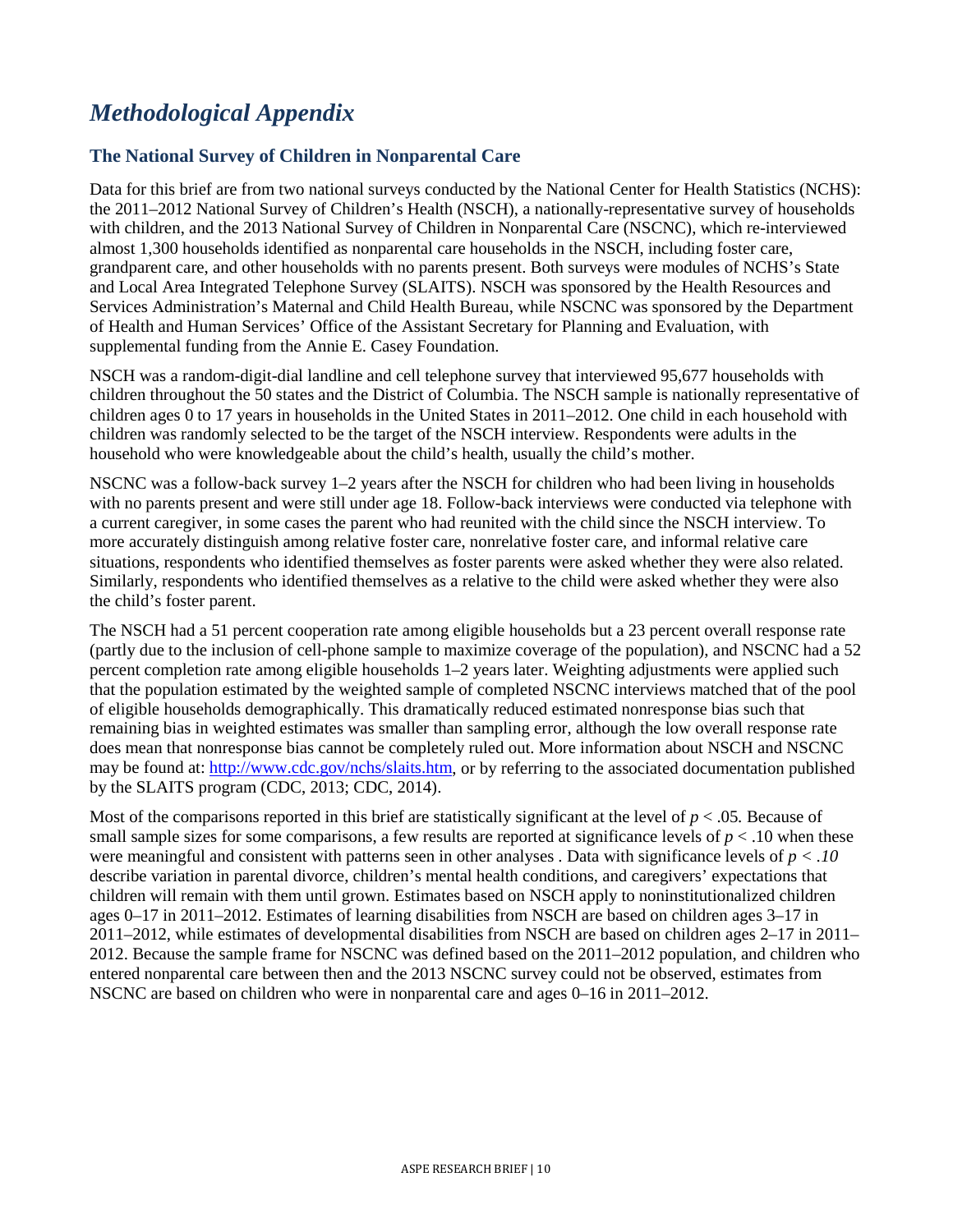#### **References**

- Centers for Disease Control and Prevention (CDC), National Center for Health Statistics, State and Local Area Integrated Telephone Survey (2013), 2011–2012 National Survey of Children's Health Frequently Asked Questions, April 2013. Retrieved from:<http://www.cdc.gov/nchs/slaits/nsch.htm>
- CDC, National Center for Health Statistics, State and Local Area Integrated Telephone Survey (2014). National Survey of Children in Nonparental Care: Frequently Asked Questions & Guidelines for Data Users, April 2014. Retrieved from:<http://www.cdc.gov/nchs/slaits/nscnc.htm>

| Appendix Table 1. Adverse Family Experiences among Children Who Have Experienced Parental |
|-------------------------------------------------------------------------------------------|
| <b>Incarceration</b>                                                                      |

|                                   | <b>Experienced Parental</b><br><b>Incarceration but Not</b><br>a Reason for<br><b>Nonparental Care</b> | <b>Parental</b><br><b>Incarceration Is</b><br><b>Reason for</b><br><b>Nonparental Care</b> | <b>No Parental</b><br><b>Incarceration</b><br><b>Identified</b> |
|-----------------------------------|--------------------------------------------------------------------------------------------------------|--------------------------------------------------------------------------------------------|-----------------------------------------------------------------|
| Parental Divorce a,b              | 61.1%                                                                                                  | 55.8%                                                                                      | 42.7%                                                           |
| Domestic Violence c,d,e           | 77.4%                                                                                                  | 52.1%                                                                                      | 31.6%                                                           |
| Mental Illness c,e                | 68.2%                                                                                                  | 51.0%                                                                                      | 38.5%                                                           |
| Alcohol or Drugs <sup>c,d,e</sup> | 84.2%                                                                                                  | 67.2%                                                                                      | 26.6%                                                           |

Source: National Survey of Children in Nonparental Care, 2013

 $a$  p = .08 for parental incarceration as a reason for nonparental care compared to no incarceration.

 $b<sub>p</sub> = .08$  for parental incarceration but not as a reason for nonparental care compared to no incarceration.

 $\frac{c}{p}$   $>$  0.002 for parental incarceration but not as a reason for nonparental care compared to incarceration as a reason for nonparental care.

 $d$  p < .002 for parental incarceration as a reason for nonparental care compared to no incarceration.

 $e$  p < .002 for parental incarceration but not as a reason for nonparental care compared to no incarceration.

#### **Appendix Table 2. Caregiving Arrangements for Children Who Have Experienced Parental Incarceration**

|                                     | <b>Experienced Parental</b><br><b>Incarceration but Not</b><br>a Reason for | <b>Parental</b><br><b>Incarceration Is</b><br><b>Reason for</b> | <b>No Parental</b><br><b>Incarceration</b> |
|-------------------------------------|-----------------------------------------------------------------------------|-----------------------------------------------------------------|--------------------------------------------|
| <b>Child Status</b>                 | <b>Nonparental Care</b>                                                     | <b>Nonparental Care</b>                                         | <b>Identified</b>                          |
| Voluntary Kinship Care a,b          | 57.8%                                                                       | 51.9%                                                           | 34.8%                                      |
| <b>Nonkin Foster Care</b>           | 4.9%                                                                        | 10.4%                                                           | 4.8%                                       |
| <b>Relative Foster Care</b>         | 9.3%                                                                        | 14.5%                                                           | 9.1%                                       |
| Private Kinship Care <sup>a,b</sup> | 28.1%                                                                       | 23.2%                                                           | 51.2%                                      |

Source: National Survey of Children in Nonparental Care, 2013

 $a$  p = .01 for parental incarceration as a reason for nonparental care compared to no incarceration.

 $\overrightarrow{p}$  p= .01 for parental incarceration but not as a reason for nonparental care compared to no incarceration.